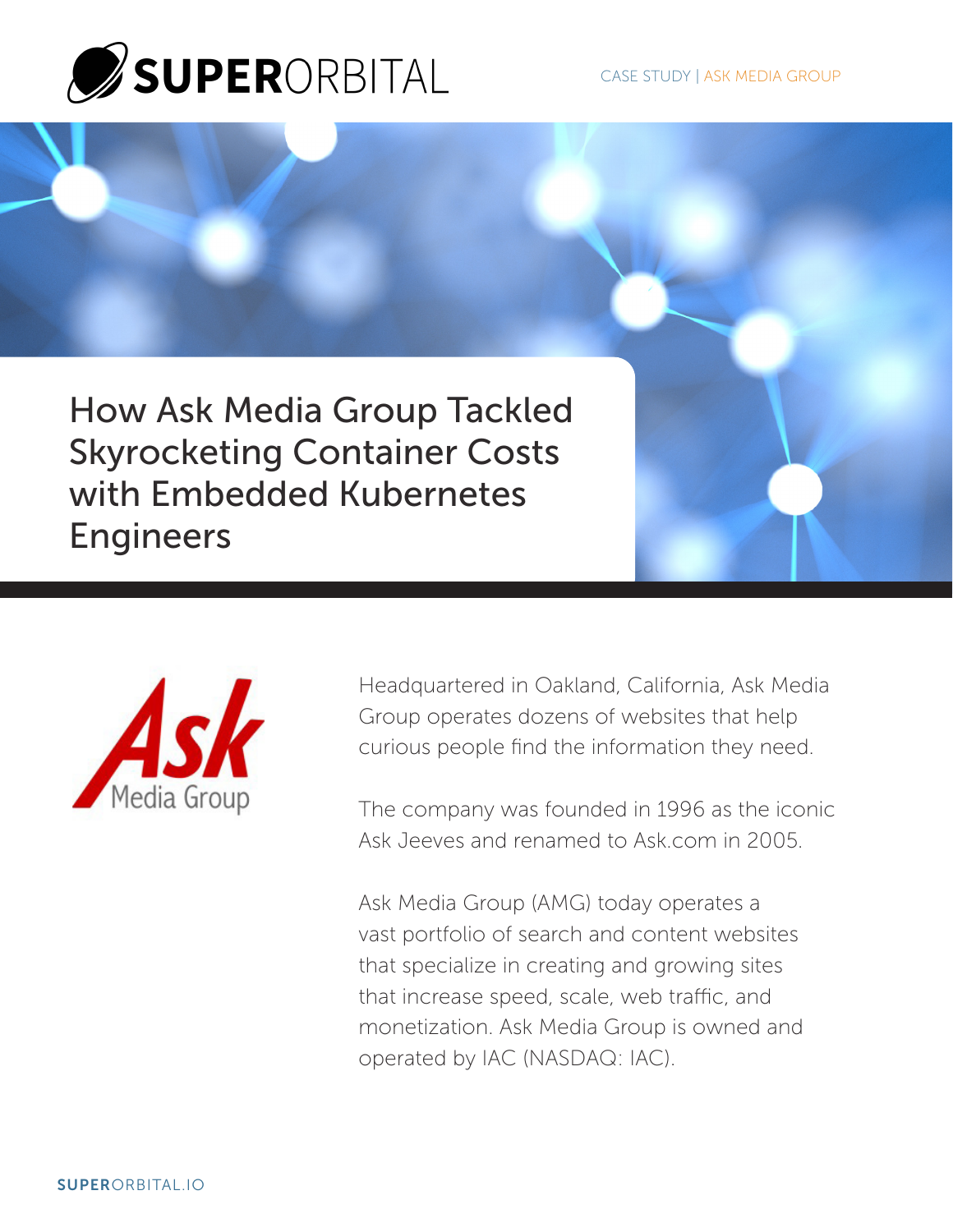# The paired-programming approach with our engineers was a big win...instead of the traditional solutions provider approach of paying for experts to go catch the proverbial fish, they taught us how to fish...

## **CHALLENGES**

- 250% increase in Kubernetes cluster size
- Substantial cost increase
- Infrastructure challenges with volatility of Spot Instances
- Lack of visibility, data, metrics to effectively manage the complex configuration of compute nodes across various clusters



DAVID SMITH Director, Technical Operations (and his amazing wife, Courtney)

The DevOps team at Ask Media Group is responsible for ensuring the company's technological foundation and infrastructure are running as smoothly and efficiently as possible. This includes managing observability platforms, Kubernetes and cloud environments, and cost and security governance, among other things.

Recently, AMG experienced a 250% increase in its Kubernetes cluster size, which resulted in skyrocketing costs. The company utilizes Amazon Web Services (AWS) Elastic Kubernetes Services (EKS), a managed container service which runs and scales Kubernetes applications.

According to David Smith, Director of Technical Operations, "Our Dev teams were deploying new applications into production weekly, and scaling up applications at a rapid pace. Costs were going through the roof, and we couldn't quickly identify the best way to manage the cluster growth or figure out how to efficiently mitigate the problem. We needed a solution that would quickly lower costs, provide better observability, and improve the platform management of our Kubernetes environment."

### FINDING THE RIGHT SOLUTION

David began searching for a solution and was referred to SuperOrbital, a Kubernetes engineering and training company. "We looked at several companies, but SuperOrbital really stood out. They quickly understood the problems we faced, had deep business and technological expertise, and a partnership-based approach."

SuperOrbital embedded two of its engineers to work shoulder to shoulder with AMG's engineering team. "Multiple engineers allowed us to work in parallel. By working this way, we were able to split the pie and pinpoint issues more quickly," explained David. "It was extremely efficient, and my team had the added benefit of learning about new tools and techniques at the same time."

### VITAL INSIGHTS INCREASE RESILIENCE AND STABILITY FOR LONG-TERM GROWTH

AMG utilizes Amazon's EC2 (Elastic Cloud Compute) Spot instances as the node infrastructure for their container platform , which enables the company to reserve compute capacity at a reduced price. EC2 allows for elastic growth and scalability of workloads. However, one of the drawbacks is that the instances can be volatile and subject to interruption if AWS determines the resources are needed elsewhere.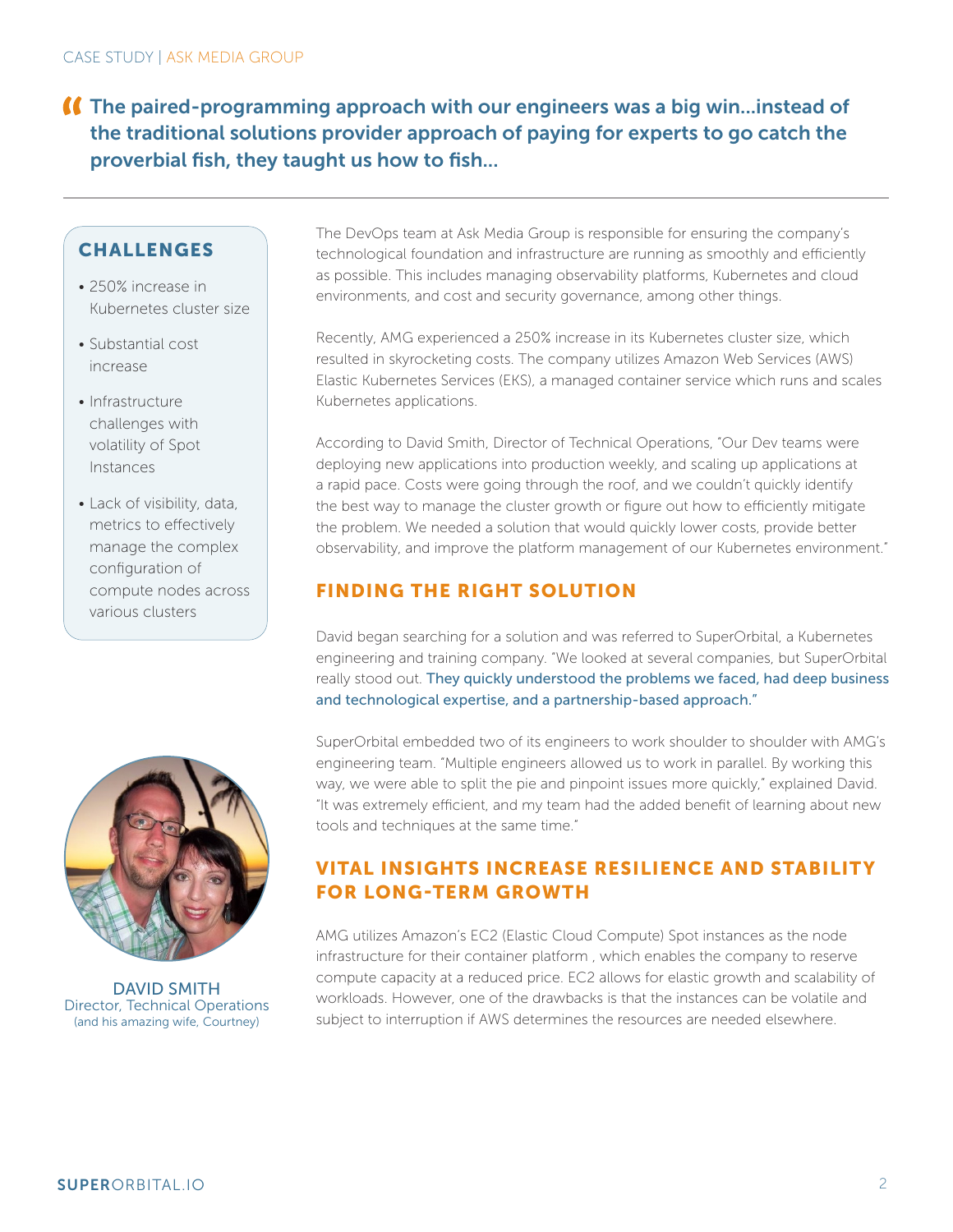# Within the first two weeks of working with SuperOrbital, we started seeing our costs come down significantly and had an understanding of why the Kubernetes cluster was growing the way it was.

## VALUE CREATED

- Sustainable cost governance structure provides critical insights
- Transparency into Kubernetes infrastructure and cost structure
- Flexibility to pivot, grow, and meet business demands
- Reduced costs with the highest discount rates

"Our number one problem was that our cluster was growing, and we didn't know why. We were committed to Spot for a number of reasons but needed help leveraging the infrastructure in a way that was as stable and resilient as possible," said David.

The project started with a quick, but thorough discovery validation phase. By the second week, SuperOrbital began implementing structural changes, which made it possible for AMG to run more workloads on AWS Spot Instances, as well as adding much needed resilience and stability.

"SuperOrbital walked us through how to use Spot Instances in a structured, programmatic way, which gives us better insights into our infrastructure, dependability, and platform health as a whole," said David. "Instead of targeting one Spot instance type in an availability zone that could disappear, or be unavailable, they identified four separate instance types to improve availability and create the resiliency and stability we needed." Having multiple instance types that are similar to each other, created much needed redundancy—if there was no Spot availability for one type, the second, third, or fourth could be utilized.

## NEW TOOLS AND SOLUTIONS OFFER GREATER TRANSPARENCY AND FLEXIBILITY

David likened Kubernetes clusters to a cargo ship with containers. They didn't know if their containers were loosely or tightly packed or fully or partially utilized. Either way, containers still take space on a ship, which means you can't ship more things.

"We had limited tools to manage our clusters at this level of detail. SuperOrbital helped us implement new tools and open-source solutions native to the AWS environment. This helped us better manage our clusters and see how they're being run," David explained. "Where previously our options and visibility were limited, we now have the insights to make informed decisions, and this was a huge benefit to what they provided."

SuperOrbital enacted configurations and toolings, and built dashboards with metrics to ensure the cluster was healthy. These provide for greater transparency and enhanced flexibility to safely launch new products and services in the future.

### INSIGHTS, ACCOUNTABILITY, AND GOVERNANCE RESULT IN REDUCED CONTAINER COSTS

SuperOrbital helped the company reduce costs in two key areas. More resilience and control with Spot Instances reduced volatility and risk, which in turn allowed AMG to